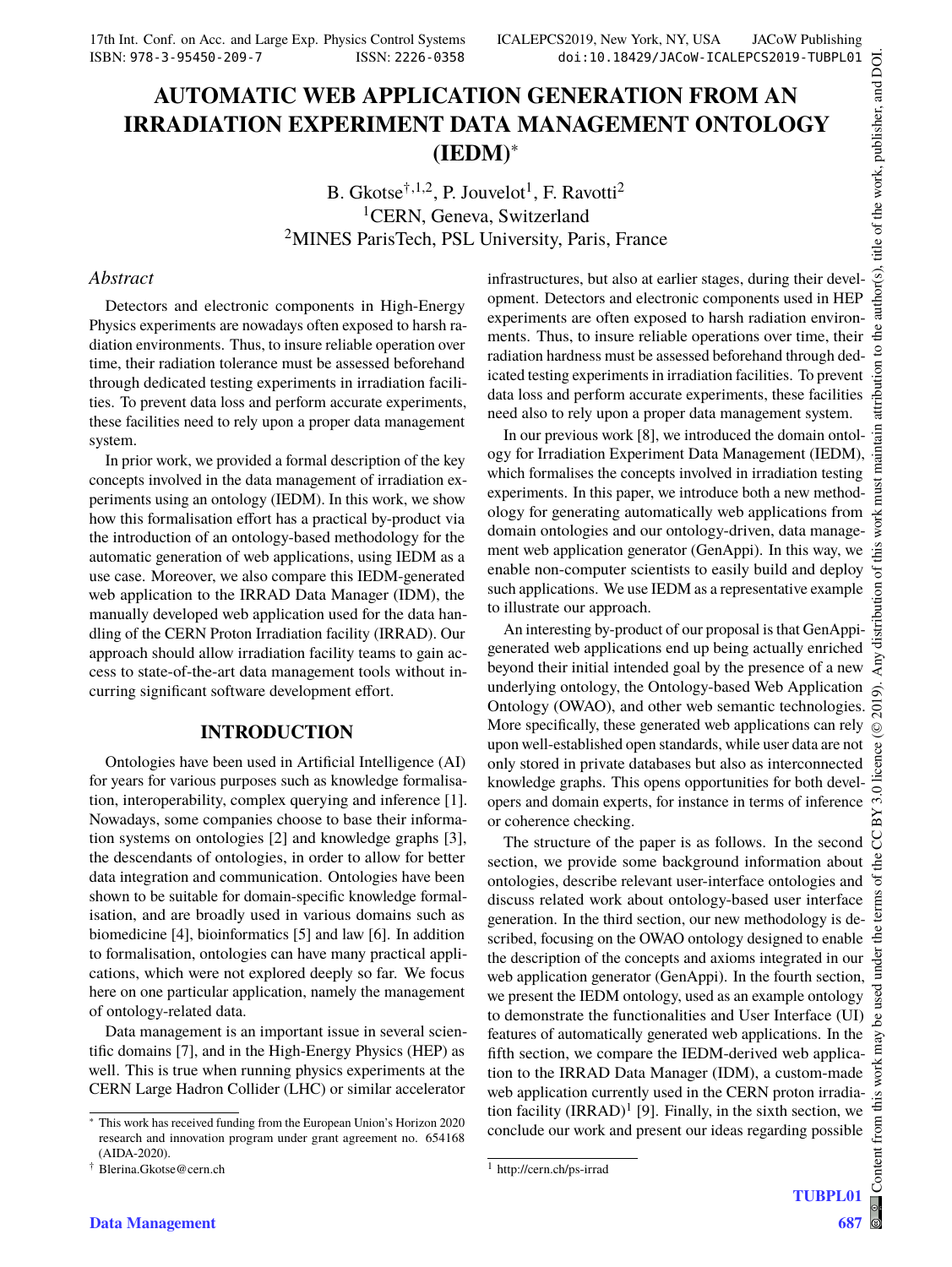17th Int. Conf. on Acc. and Large Exp. Physics Control Systems ICALEPCS2019, New York, NY, USA JACoW Publishing ISBN: 978-3-95450-209-7 ISSN: 2226-0358 doi:10.18429/JACoW-ICALEPCS2019-TUBPL01

extensions of the GenAppi-derived functionalities, including UI customisation, as future work.

## **STATE OF THE ART**

This section describes briefly what ontologies are and how they are defined, present examples of UI ontologies and discuss related work about ontology-based UI generation.

## *Ontologies*

DOI. and<br>and

the

attribution to

 $\circ$  2019). Any distribution of this work must maintain attribution to the author(s), title of the work, publisher, and DOI. author(s), title of the work, publisher, The term "Ontology" derives from the ancient Greek words  $\delta v$  (on), the present participle of the verb "to be", and  $\lambda$ ó $\gamma$ o $\zeta$  (logos), which stands for (one) who speaks (in a certain way), or (one) who treats of (a certain subject). Initially, the term was used in philosophy when referring to the subject of existence [2], the science of being, and, more simply, to "what exists" in the world [10]. As in philosophy, also in computer science ontologies are used for the formal description and classification of "what exists". However, in computer science, "what exists" is what can be explicitly represented as knowledge. Therefore, an ontology is an explicit specification of a conceptualisation [11], a model that defines concepts and relations among them for representing an area of knowledge or domain. In detail, an ontology is a set of domain-specific definitions and descriptions specified using the following concepts:

- **class**, i.e., an entity of the domain;
- **property**, i.e., an attribute, of specific type (e.g., string, integer, etc.), that helps to describe a class – such an attribute is also called a **data property**;
- **relation**, i.e., a link between two or more classes in order to describe a semantic relation among them – a relation is often called an **object property**, as well.

The primary purpose of defining and using an ontology is to reach a common understanding of the structure of a specific information among people or software agents. In practice, ontologies are thus used for sharing domain information and to foster interoperability. Furthermore, ontologies con- $\Xi$  tribute in analysing and reusing domain knowledge [12].

An ontology can be represented by a graph-like or only tree-like structure where the nodes are the classes and the edges are the relations<sup>2</sup>. Once an ontology is defined, instances of these classes can be created and linked together with the purpose of representing or annotating datasets and resources. Nowadays, an ontology is considered to be the sole schema describing the interrelations and restrictions of resources whereas the whole set of schema and instances is referred to as a knowledge base (KB) or knowledge graph (KG) [3], term coined by Google [13].

Ontologies and KGs can be specified by languages dedicated to ontology description; each has its own structure and syntax. The languages that have prevailed nowadays because of their simplicity and expressiveness are the Resource Description Framework (RDF) [14], the Resource Description Framework Schema (RDFS) [15] and the Web Ontology Language (OWL) [16]. These standards are used in this work.

#### *UI Ontologies*

The formalisation and standardisation of knowledge that ontologies provide can be used for the description of the UI components that form the fabrics of the vast majority of computer software. In the literature, there have been several attempts to describe at least part of this type of knowledge [17–19]; UI ontologies have been developed to fulfil specific requirements and describe certain parts of a UI or web application. For example, the Semantic UI ontology includes concepts related to the interface elements of its own UI framework, Semantic UI [17]. Even though this ontology seems suitable for our work, it does not include concepts related to the visualisation of the elements (e.g., font size), since Semantic UI has specific predefined themes that are customizable only at compile time.

Concepts such as font size are, however, included in the UI ontology of [18] supported by the community behind Linked Open Vocabularies (LOV) [20]. This ontology describes concepts of UI elements, relates these entities to properties of style (e.g., colour or background colour) and is suitable for describing forms and sequences in widgets.

Yet, both ontologies describe only the graphical front-end part of a user interface, and they do not address concepts related to actual data operations. Such an issue is treated by the RDFa<sup>3</sup> User Interface Language (RaUL) [19], a user interface ontology used for the description and structure of web forms as RDF statements that introduces concepts such as *CRUDOperation* about specific operations (Create, Read, Update and Delete, thus CRUD).

## *Ontology-based UI Generation*

The idea of automatically generating UIs based on ontologies has been envisioned before. One example is the work about ontology-based UI development where a User Interface Ontology (UIO) is used to describe UI properties and their semantic relationships [21]. By the use of UIO and a VCards $4$  domain ontology, mappings between these two ontologies are created and used to instantiate a user interface. Even though this idea is similar to our work, it does not get up to the point of automatically generating user interfaces, as we do. Moreover, UIO is neither properly documented nor publicly available, and therefore this work is not readily reusable.

Another example, where an ontology of user interfaces is used, is of Hierarchical User Interface Component Architecture (HUICA) [22]. This ontology describes the whole process of user-interface development from the wireframes to a Model-View-Controller (MVC) architecture for UI interactive components. This ontology is divided in three parts:

**TUBPL01**

<sup>2</sup> In the case of a tree, the ontology is actually a taxonomy, since classes are only organised in a hierarchical manner, representing a specific classification and inheritance.

<sup>3</sup> RDFa provides ways to add metadata annotations to Web documents.

<sup>4</sup> VCards is a file format for electronic business cards.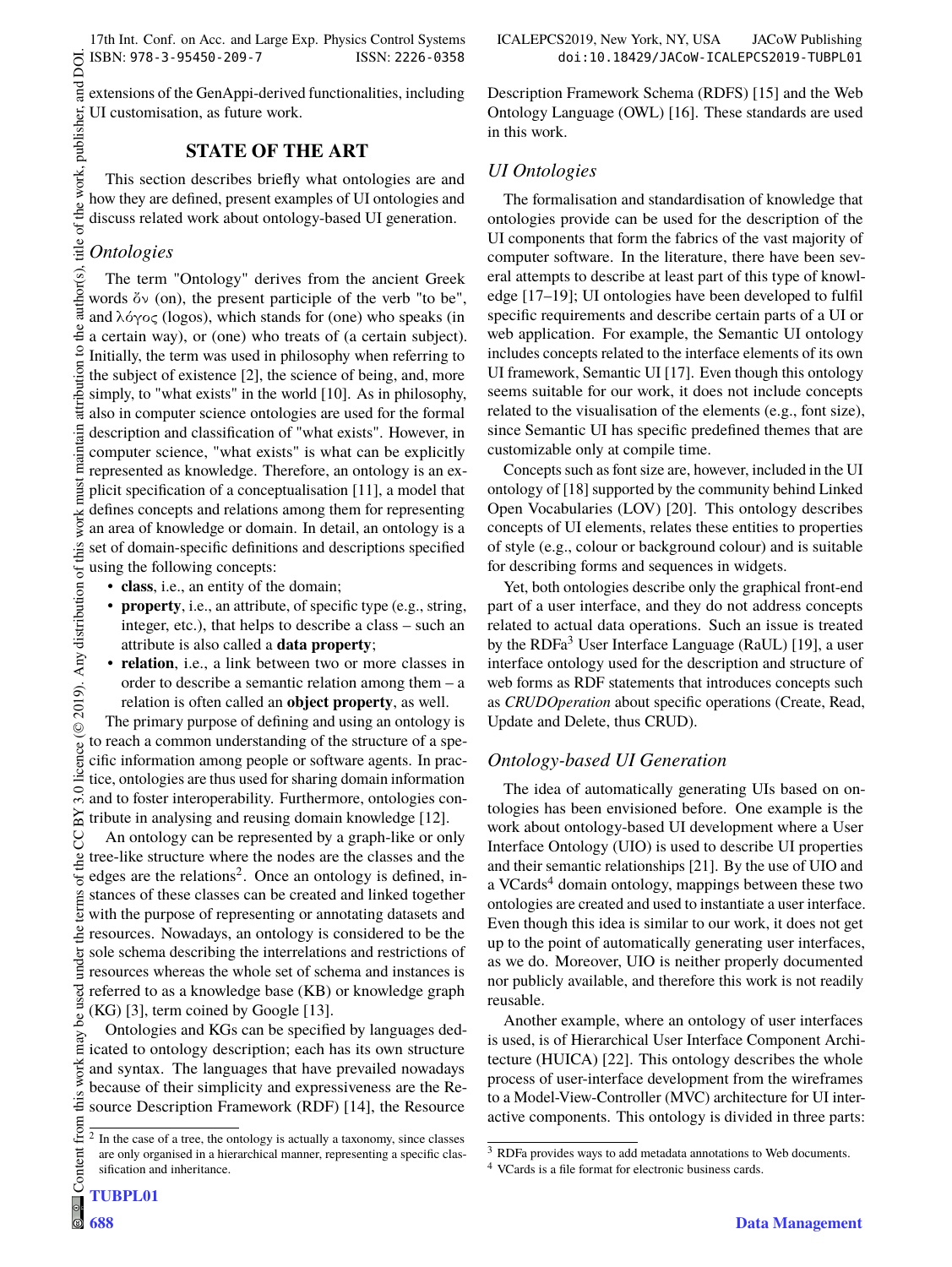17th Int. Conf. on Acc. and Large Exp. Physics Control Systems ICALEPCS2019, New York, NY, USA JACoW Publishing<br>ISSN: 2226-0358 doi:10.18429/JACoW-ICALEPCS2019-TUBPL01 ISBN: 978-3-95450-209-7 ISSN: 2226-0358 doi:10.18429/JACoW-ICALEPCS2019-TUBPL01



Figure 1: OWAO excerpt.

the design part, where concepts such as wireframes are described; the UI part, where UI elements such as widgets or composites are included; and the last part, used for an MVC architecture. Since the main focus of this work is the HUICA architecture, the author provides only a visual schema of this ontology without providing the ontology in a language format (e.g., RDF). Moreover, the MVC architecture is used only in the front end for UI interactive components, which is a domain where several software tools exist and is not the focus of our work.

In the work of Mahmudi *et al.* [23], ontologies are transformed into relational databases based on specific rules that can then be used for the development of a web application. However, a final operational web application is not presented. Another related work about ontology-based UI generation is the work of Hitz *et al.* [24]. In their paper, users must provide input to an Application Ontology that is transformed into a Target Ontology used for UI generation. Nevertheless, some proprietary annotations are required, adding some limitations to its universality.

## **METHODOLOGY**

Inspired by the existing UI ontologies and the related work on ontology-based UI generation, in our work we first introduce OWAO, the new Ontology-based Web Application Ontology, which describes concepts, operations and axioms related to the generation of web applications via data extraction from a domain ontology. These concepts are integrated in our web application generator GenAppi, which can be used to create a Django web application specific to any userprovided domain ontology [25]. General additional web semantic services are also presented.

## *Ontology-based Web Application Ontology (OWAO)*

OWAO can be seen as a meta-ontology that builds upon a set of (meta-)concepts to describe all entities present in any domain ontology, together with those needed to automatically manage the user interface of ontology instances. Specifically, as shown in Fig. 1, a Domain Ontology (*DomainOntology*) is composed of the classes *DomainClass*, *DomainDataProperty* and *DomainObjectProperty* concepts. These domain concepts are then mapped to the OWAO concepts that describe any Django web application, thus opening the door to the ultimate management of all the data belonging to the domain ontology.

Django web applications follow a Model-View-Template (MVT) architecture. The Model layer defines the domain data structure describing the tables and fields of the underlying database storing the application data. The View layer defines the processes used for retrieving, formatting or saving the data to the database defined in the Model layer. The Templates are used to render the information to the client. In order to generate a domain-specific web application, the concepts of the domain ontology have to be mapped to the corresponding concepts of the MVT architecture, which will enable the automatic generation of the MVT-compliant documents (instances of *WebApplicationDocument*) for the web application.

**TUBPL01**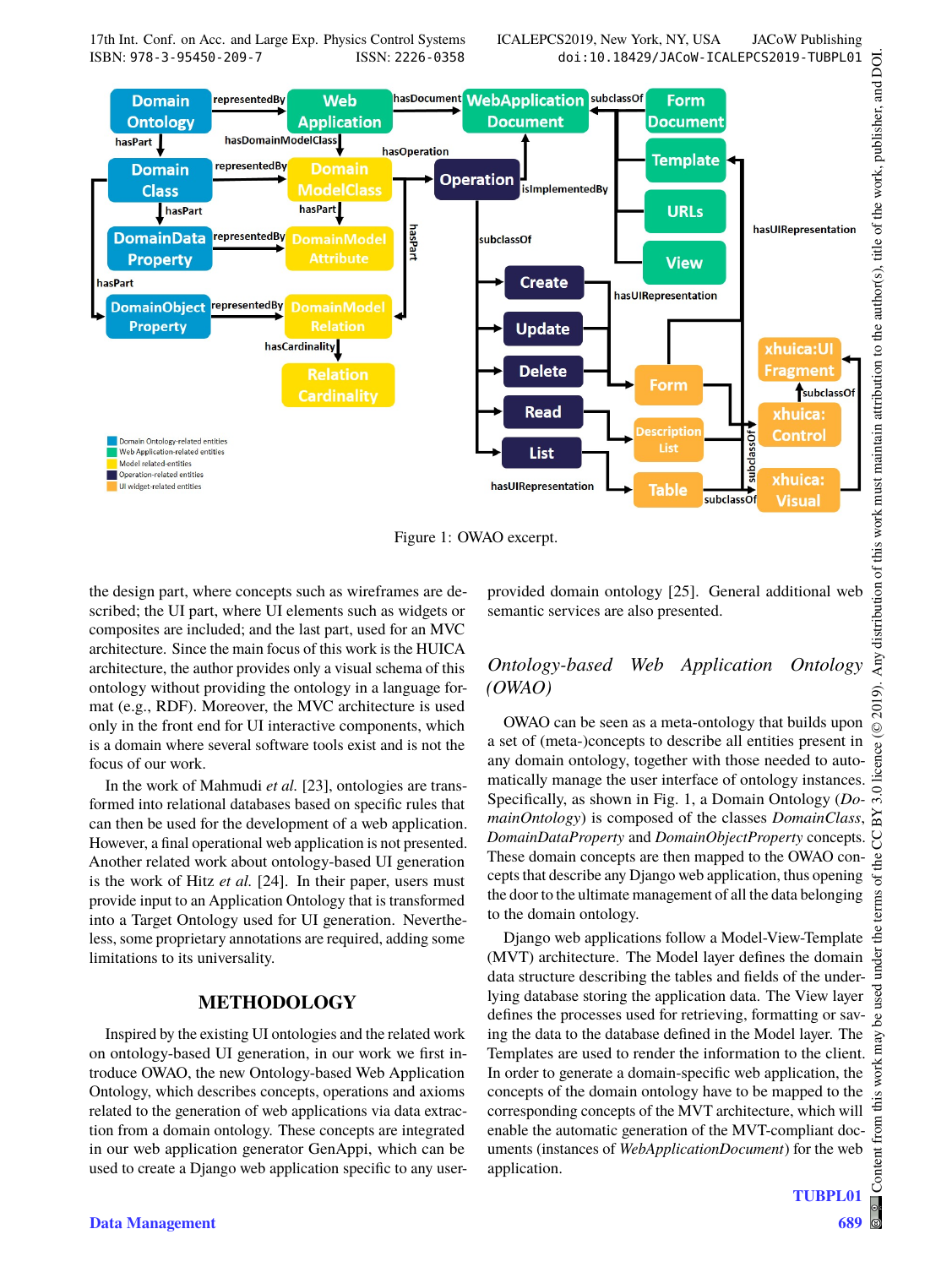and DOI.  $\overline{2010}$ . Any distribution of this work must must maintain attribution to the author(s), title of the work, publisher, and DOI. The domain concepts must be mapped to the web applipublisher. cation related concepts (*DomainModelClass*, *DomainModelAttribute* and *DomainModelRelation*) of the Django web application model. These mappings are used for the generation of the Model of the web application (see the GenAppi work. subsection for more details). Then, for each *DomainMod-* $A<sup>e</sup>$ *elClass*, the UI *Operation*s such as *Create*, *Read*, *Update*,  $\int$ *Delete* or *List* that are to be supported must be specified. In itle the generated web application, this means that appropriate *WebApplicationDocument*s will be available to the user, for to the author(s). example *View* documents implementing the functionalities of each *Operation*, and this for each *DomainModelClass*. At the front-end level, every *Operation* is represented by a specific UI fragment *UIFragment*, e.g., *Form* or *Table*.

## *Web Application Generator (GenAppi)*

maintain attribution

Exploiting state-of-the-art technologies for ontologies and web applications such as Django [25], Jinja2 [26] or Owlready2 [27], the GenAppi software tool follows a specific workflow for the generation of OWAO-based web applications. The main steps are displayed in Fig. 2 and described here.



Figure 2: GenAppi generator workflow.

**Loading Ontologies** Owlready2 [27] is the module that GenAppi uses for handling ontologies within Python; it enables existing ontologies to be represented as Python data structures, opening the way to their dynamic management via Python at run time. Since the Django framework is based on Python, the Owlready2 module is simply imported in GenAppi. When GenAppi is started, the domain and OWAO ontologies are loaded into GenAppi via Owlready2 in order to extract the necessary information. Content from this work may be used under the terms of the CC BY 3.0 licence ( $@$ be used under the terms of the CC BY 3.0 licence ( $\circledcirc$  2019). Any distribution of this work must

Content **TUBPL01**

 $\frac{1}{2}$ **690**

work may

this from

**Domain Ontology to Model Mapping** Following the user-provided OWAO mappings, the domain ontology classes (*DomainClass*) are transformed to Python classes (*DomainModelClass*) used to create the Model of the Django web application. Data properties (*DomainDataProperty*) are transformed to attributes (*DomainModelAttribute*) and their datatypes are transformed to the equivalent datatype in the model, e.g., *xsd:string* to *TextField*. Object properties (*DomainObjectProperty*) are mapped to relations (*DomainModelRelation*) of the Model. Their cardinality (*RelationCardinality*) describes the Django relationship (e.g., ForeignKey or ManyToMany). For example, the OWL triple *Irradiation-Experiment createdBy exactly 1 User* is transformed to the field *createdBy = ForeignKey("User")* in the Python class corresponding to the *IrradiationExperiment* domain class.

**Operation Handling** As displayed in Fig. 1, certain UI operations such as *Create* or *Update* can be associated to Model classes (*DomainModelClass*). For each of these operations, GenAppi provides a corresponding Jinja2 [26] template that includes the code implementation of the operation, independently of the Model. GenAppi uses these templates to generate *View* Python documents, used for the execution of the operations for each class.

**Creating Templates and URLs** Jinja2 templates are also used to generate Django templates. These Django templates are needed to provide the UI presentation logic of the generated web application, rendering and presenting data to the users. A unique URL is associated of each template and acts as a link to the corresponding *View* document.

**Web Application Packaging** After the generation of all the previously mentioned files, GenAppi assembles them in specific directories. Moreover, the OWAO and domain ontologies are copied in the web application, allowing for easier accessibility and portability, while making it possible to create future instances of the domain ontology through the web application.

**Migration and Server Settings** The last step of GenAppi is to handle the model migration to a dedicated database. The default database managed by Django is SQLite3, but this can be changed easily in the settings. After the migration, a web server is also started and the web application is finally ready for use. From that point, instances of the user-specific domain classes can be generated and managed via the UI client automatically generated by GenAppi, in compliance with OWAO-specified requirements.

## *Additional Services*

In addition to the generation of a proper UI for the handling of ontology-linked data, useful additional features have been introduced within our framework.

**Authentication and Authorisation** The Django framework provides an integrated authentication and authorisation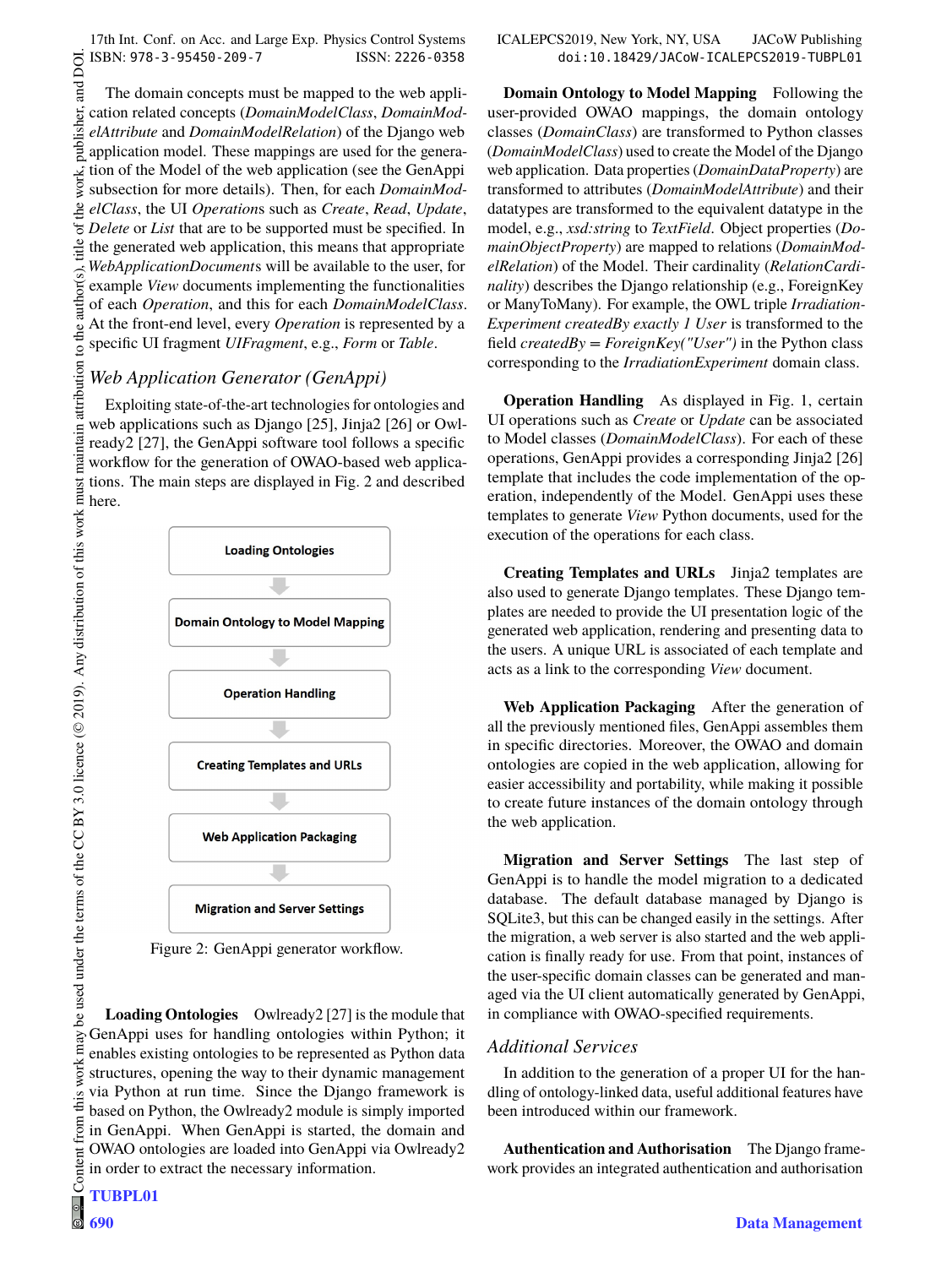system. In order to use these functionalities, specific Jinja2 templates were created to generate the user interfaces that allow users to register and sign into the web application.

**Ontology Visualisation** WebVOWL is a software tool that allows for the easy visualisation and editing of ontologies [28]. WebVOWL is integrated in our framework and customised to fit the configurations of a Django application. This allows for an easy graph-like visualisation of the domain ontology used in the generated application.

**UI Preferences** In the generated web application, users can adapt the display view of the user interfaces. For example, they can change the font size or background colour. This is implemented for better user experience.

# **THE IEDM ONTOLOGY USE CASE**



Figure 3: IEDM core classes.

For the purpose of testing our automatic web application generation methodology, the Irradiation Experiment Data Management ontology (IEDM) was used as a domain ontology. As shown in Fig. 3, the IEDM ontology formalises concepts of irradiation experiments focusing on the management of the data involved in them. IEDM was developed by investigating and analysing the common elements and practices used in typical irradiation experiments and by the help of domain experts. IEDM contains also instances describing the specific use case of an actual irradiation experiment performed at the CERN proton irradiation facility (IRRAD) [8].

When IEDM is used as an input to GenAppi, its classes and object and data properties are transformed into the Django model of an IEDM-specific web application. This model is mapped by default to a SQLite3 database. Views, templates and URLs of the MVT architecture are generated and implement the operations for each class of the ontology. In Fig. 4 and Fig. 5 at the bottom, some screenshots of the generated user interfaces are presented. Note that instances of IEDM classes can be also saved directly in the ontology (or in a triple store, in order to make the storage and querying of large amount of data more efficient).

As described in the previous paragraphs, the key UI operations are defined in OWAO, and the relevant functions for the model classes are generated by GenAppi. In Fig. 4, one specific example of a *Create* user instance operation form is demonstrated, where OWL superclasses in the form of DOI. 2019). Any distribution of this work must maintain attribution to the author(s), title of the work, publisher, and DOI.and<br>a ier. work, BY 3.0 licence (© 2019). Any distribution of this work must maintain attribution to the author(s), title of the Content from this work may be used under the terms of the CC BY 3.0 licence ( $@$ 

g the J terms

der g

 $\boldsymbol{\mathcal{S}}$ may work

from (

Content

triples corresponding to object or data properties are transformed into the input fields of a form adequate for creating the corresponding class instances. If this data property were instead an object property, the GenAppi-generated application would add a foreign key to the instance. In addition, if there are no instances of the class referred to, the user is prompted by the application to first add an instance of the class to which the foreign key is associated.



Figure 4: "Create user instance" form of IDM, at the top; generated web application version, at the bottom.

# **COMPARISON WITH THE IRRAD DATA MANAGER (IDM)**

Currently, in the IRRAD facility, a custom-made Django web application is used for the data management of irradiation experiments, the IRRAD Data Manager (IDM). IDM follows the concepts of the IEDM ontology, but it has been manually developed and fulfils the specific requirements for the IRRAD experiments. IDM is used by both the IR-RAD coordinator, operators and users for the registration of data. It provides specific functionalities dedicated to the planning of the irradiation experiments and their follow up. The results of the experiments are also available via this tool, which communicates with external systems. Finally, it keeps a history of the performed experiments and of the components that were irradiated [29].

IDM was developed for the same purpose as the GenAppigenerated web application presented above, namely the management of irradiation experiments data. However, IDM may not be suitable for other facilities, because it strictly fol-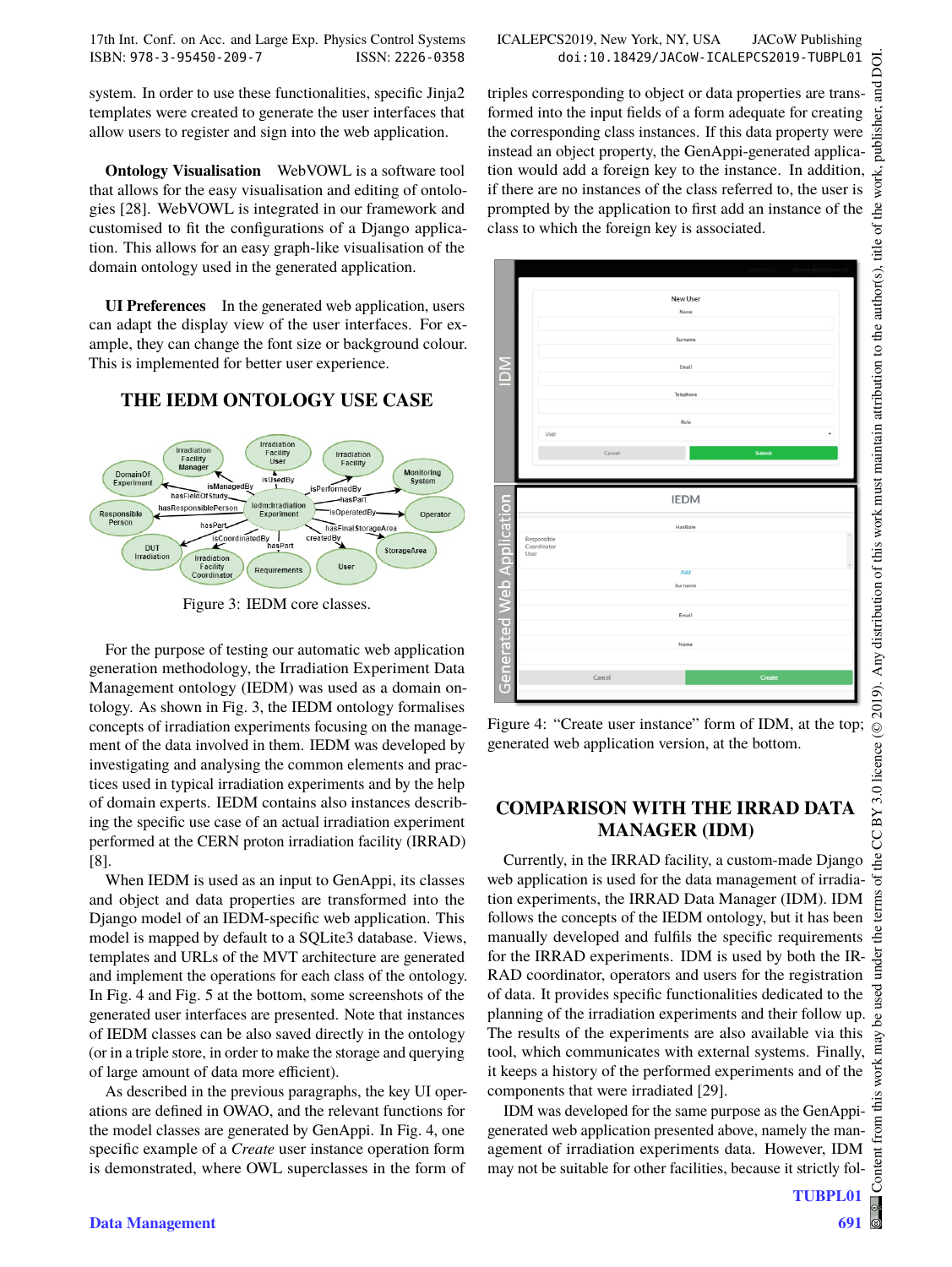| HOME EXPERIMENTS BPM IRRAD INFO *<br>< Back | <b>DC PREFERENCES</b>                                                                                                                   |                              | <b>IRRAD Data Manager</b>                    |                 |                                                 | <b>IRRAD</b><br>AIDA       |  |
|---------------------------------------------|-----------------------------------------------------------------------------------------------------------------------------------------|------------------------------|----------------------------------------------|-----------------|-------------------------------------------------|----------------------------|--|
|                                             |                                                                                                                                         |                              |                                              |                 |                                                 |                            |  |
|                                             |                                                                                                                                         |                              |                                              |                 |                                                 |                            |  |
|                                             |                                                                                                                                         |                              | <b>FCC-RADMON users</b>                      |                 |                                                 |                            |  |
|                                             | Search                                                                                                                                  |                              |                                              |                 |                                                 | $\mathbf{Q}$<br>+ New User |  |
|                                             |                                                                                                                                         |                              |                                              |                 |                                                 |                            |  |
| Name                                        |                                                                                                                                         | E-mail                       |                                              | Telephone       | Role                                            | <b>Actions</b>             |  |
| Blerina<br>Gkotse                           |                                                                                                                                         | blerina.gkotse@cern.ch       |                                              | 1111111<br>User |                                                 | <b>FEdit Remove</b>        |  |
|                                             |                                                                                                                                         |                              |                                              |                 |                                                 |                            |  |
| <b>UnaryFunction</b>                        | <b>UI Preferences</b>                                                                                                                   |                              |                                              |                 |                                                 |                            |  |
| <b>UnaryFunctionEntry</b>                   |                                                                                                                                         |                              |                                              | configurations  |                                                 |                            |  |
|                                             |                                                                                                                                         |                              |                                              |                 |                                                 |                            |  |
|                                             |                                                                                                                                         |                              | Background body color:<br>$\pmb{\mathrm{v}}$ |                 |                                                 |                            |  |
|                                             |                                                                                                                                         |                              |                                              |                 | Font color:                                     |                            |  |
|                                             |                                                                                                                                         |                              |                                              |                 |                                                 | Font size:                 |  |
| User                                        |                                                                                                                                         |                              | Blerina                                      |                 |                                                 | 18                         |  |
|                                             |                                                                                                                                         |                              |                                              |                 |                                                 |                            |  |
| <b>IrradiationFacilityRole</b>              |                                                                                                                                         |                              |                                              | Responsible     | View Update Delete                              | Save                       |  |
| InteractionLength                           |                                                                                                                                         |                              |                                              |                 |                                                 |                            |  |
| <b>InteractionLengthOccupancy</b>           |                                                                                                                                         |                              |                                              |                 |                                                 |                            |  |
|                                             | <b>IrradiationExperiment</b><br><b>Requirements</b><br><b>DUTIrradiation</b><br><b>CumulatedQuantity</b><br>IrradiationExperimentObject | Surname<br>surname<br>Gkotse | email<br>blerina.gkotse@cern.ch              | name            | <b>IEDM</b><br>User<br><b>Create</b><br>hasRole | Actions                    |  |

Figure 5: List user interface of IDM at the top, generated web application at the bottom.

But, more importantly, the technologies IDM is based on are strongly linked to the CERN software infrastructure. First, the Django model of IDM is based on the Oracle relational database, which may not be available in other facilities. In GenAppi, the user can specify the database that the web application should use. Moreover, it is not built based on semantic technologies as GenAppi, which allow for easier knowledge sharing and interoperability. These web semantic technologies facilitate complex querying, reasoning and inference. In addition to that, saving instances directly in terms of the ontology or in a triple store is also possible.

Content from this work may be used under the terms of the CC BY 3.0 licence ( $@$ As shown in Fig. 4 and Fig. 5, there is a resemblance among the UIs of the IDM and the generated web application. Regarding the additional services provided by both systems, note that the IDM authentication service is the CERN Single Sign On (SSO) system, while the generated application relies upon the default Django authenticating system. Also, IDM implements additional and complex functionalities that need work may to be defined by the developer. For instance, it integrates formulas to compute physics-related values that cannot be easily defined in an ontology. Nevertheless, the generated web application can be considered as a backbone for further implementation and functionality customisation according to the needs of the domain as done with other commercial software tools (e.g., SIMATIC WinCC [30])

# **CONCLUSION AND FUTURE WORK**

In this paper, we introduce a methodology for the automatic generation of Django web applications from domain ontologies. For this purpose, the new Ontology-based Web Application Ontology (OWAO) is defined for formalising the concepts of the methodology; its instances describe the expected UI properties of the web application to be generated from a domain ontology. An OWAO-based web application generator, GenAppi, is described, and an example based on the Irradiation Experiment Data Management (IEDM) domain ontology is provided to illustrate the web application interfaces that are automatically generated. Finally, we compare this generated web application with the IRRAD Data Manager (IDM), the custom-made web application used in the IRRAD proton irradiation facility at CERN.

Our work illustrates that our ontology-based generated web application implements core functionalities similar to IDM's, but that it can be more easily adapted to other irradiation facility requirements, while relying on web semantic technologies that enhance knowledge sharing, data interoperability and inference.

The generated web application is simpler than IDM and does not yet implement its most complex functionalities. However, it is more flexible and adaptable to other use cases. Moreover, even though GenAppi-generated UIs allow for some level of customisation, they still need to provide more degrees of freedom for the users. Therefore, more focus

licence (©

3.0 ΒY S the

the t under

used je

this  $\sqrt{ }$ from

Content

 $\begin{matrix} 6 \ \end{matrix}$ 

2019).